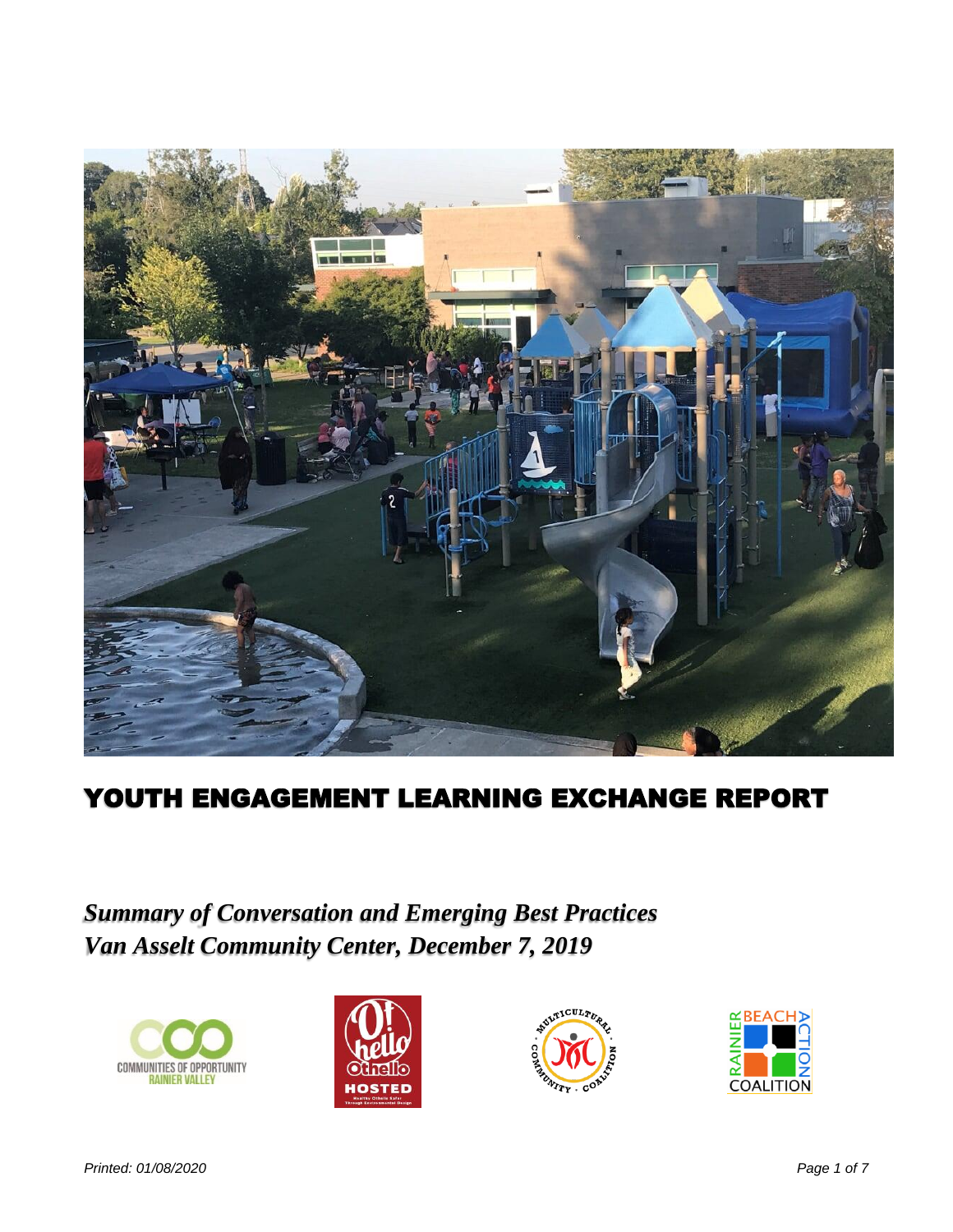## **Youth Engagement Learning Exchange Report**

## **Overview**

This report summarizes an initial conversation on youth engagement involving representatives of three of the four coalitions participating in Communities of Opportunity-Rainier Valley, including Onboard Othello/HOSTED, Multicultural Coalition (MCC), and the Rainier Beach Action Coalition (RBAC).

This gathering represents one of three deliverables of an Emerging Partnership Needs and Opportunities project funded by the Community of Opportunity Learning Community. The other two pillars are Citizen Journalist trainings led by RBAC with HOSTED and MCC youth and a yearend Youth Engagement Recognition Celebration.

The overall goal of this project is to build on the initial experiences of citizen journalist trainings led by RBAC with HOSTED to launch a process for encouraging and documenting collaborations around other emerging best practices in youth engagement across COO-Rainier Valley.

At the end of the scheduled time, participants expressed an interest in reconvening next year to go into greater depth on specific challenges and practices and to identify additional opportunities for collaboration.

Thanks to Haregu Kidane, the coordinator of COO-Rainier Valley steering committee for her assistance in mapping out and documenting this meeting. We also express our gratitude to Puget Sound Sage, for agreeing to serve as fiscal agent for this grant.

## **Structure of the Learning Exchange**

Eight representatives from OBO/HOSTED, MCC, and RBAC met for two hours on Saturday, December 7, 2019, to introduce their respective youth engagement activities, highlighting challenges, successes, and emerging best practices. Sharing overviews of each program occupied the majority of our time together, with preliminary discussions on challenges and successes to be supplemented by an online survey and ongoing conversations.

## **In attendance**

**Onboard Othello: HOSTED (Healthy Othello Safe through Environmental Design) in partnership with New Holly Youth Leadership and Enrichment Club**

- Cynda Rochester, HOSTED Program Director
- Phillippia Goldsmith, New Holly Youth Leadership and Enrichment Club, Community Builder
- Ivory, New Holly Youth Leadership and Enrichment Program, Adult Advisor

#### **Multicultural Coalition (MCC)**

- Asmeret Habte, Program Director
- Shiku Wainaina, Youth Engagement Director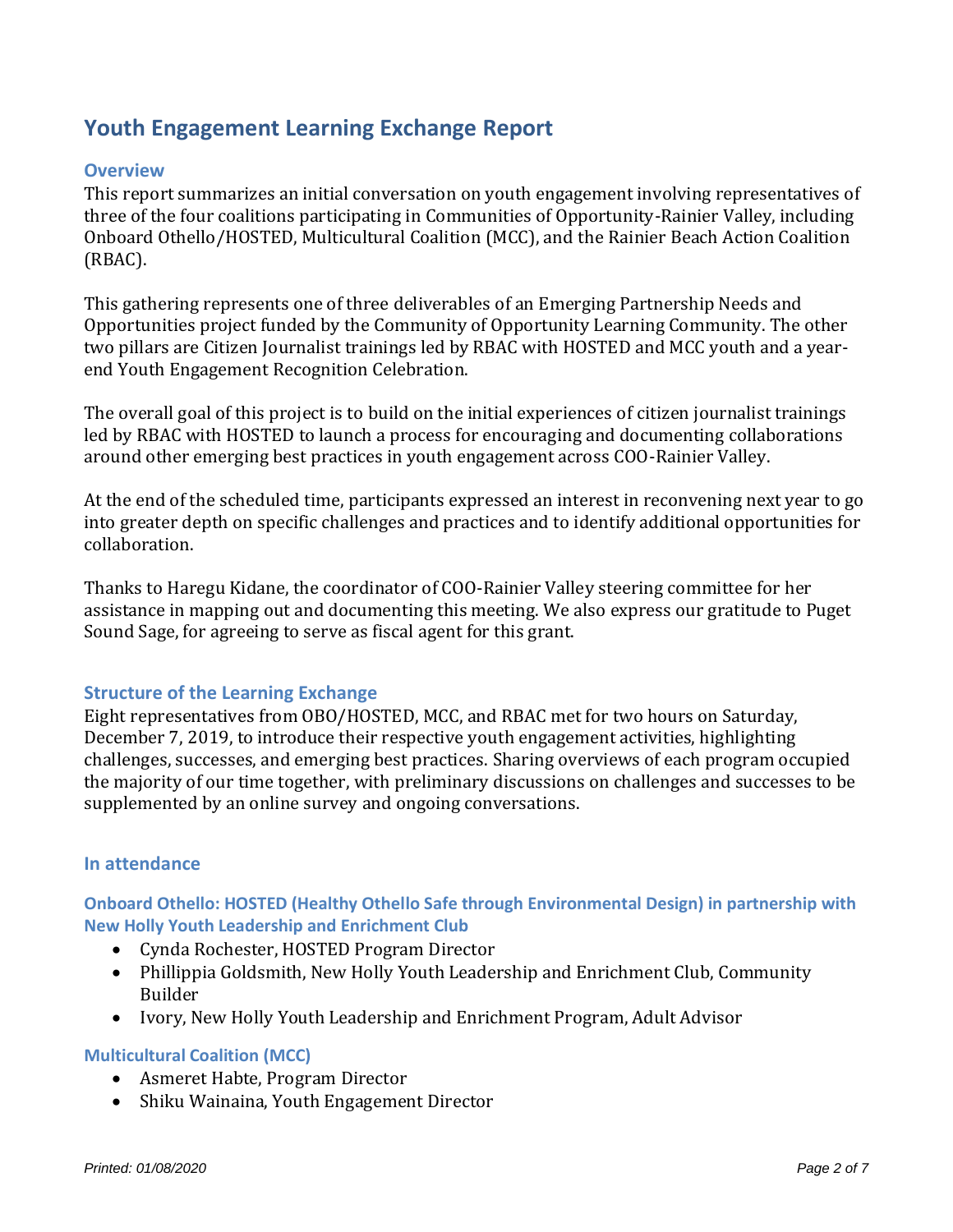#### **Rainier Beach Action Coalition (RBAC)**

- Rashad Barber, Corner Greeter Coordinator
- Makayla Miles, Beach Five
- Ken Gillgren, SE Seattle FreedomNet

#### **Communities of Opportunity-Rainier Valley (COO-RV)**

• Haregu Kidane, Steering Committee Coordinator

## **Key Aspects of Youth Engagement Programs at HOSTED, MCC, and RBAC**

The following information was collected from participant answers to the question:

## *How does your project or organization currently engage with youth to participate in activities that promote community connection?*

## **Rainier Beach Action Coalition (RBAC)**

#### **Program Overview**

- RBAC has operated programs specifically focused on youth engagement for about 10 years, while also engaging youth in earlier community activities such as the Back2School Bash.
- RBAC Programs are organized into four Action Areas: (1) A Beautiful Safe Place (including public safety and the arts), (2) A Place for Everyone (inc Economic Development), (3) Lifelong Learning, and (4) Growing Food to Develop Healthy Industry
- Corner Greeters is a public safety program that reclaims five areas identified as crime "hotspots," or sometimes referred to as "pearls," by holding biweekly "pop-up" events rotating through the locations that engage the community in fun activities, resource and information sharing, and surveys
- "Pop-up" events are preceded by scouting activities in which youth meet with local businesses and other stakeholders
- Other youth engagement programs include the Farm Stand, Beach Five, and YATTA Rising, in which youth participate in specific project and learn about system change.
- Farm Stand Fellows undergo significant training in customer service skills and gain knowledge about where food actually comes from
- The FreedomNet citizen journalism program is RBAC's longest, continuously running youth engagement activity and was launched to help shape the public narrative, establish RBAC's presence, and document accomplishments and milestones in near-real time.
- The Rainier Beach News Wire is a Twitter list of entrusted community sources including youth who have been given individual accounts, published on RBAC's Web site for access by those who do not use social media such as Twitter.
- FreedomNet is written into youth job descriptions as an intrinsic component of their work and not a separate job.

#### **Representative Challenges and Successes**

- Challenge of developing connections/relationship with families
- Challenge of balancing monetary compensation with other types of incentives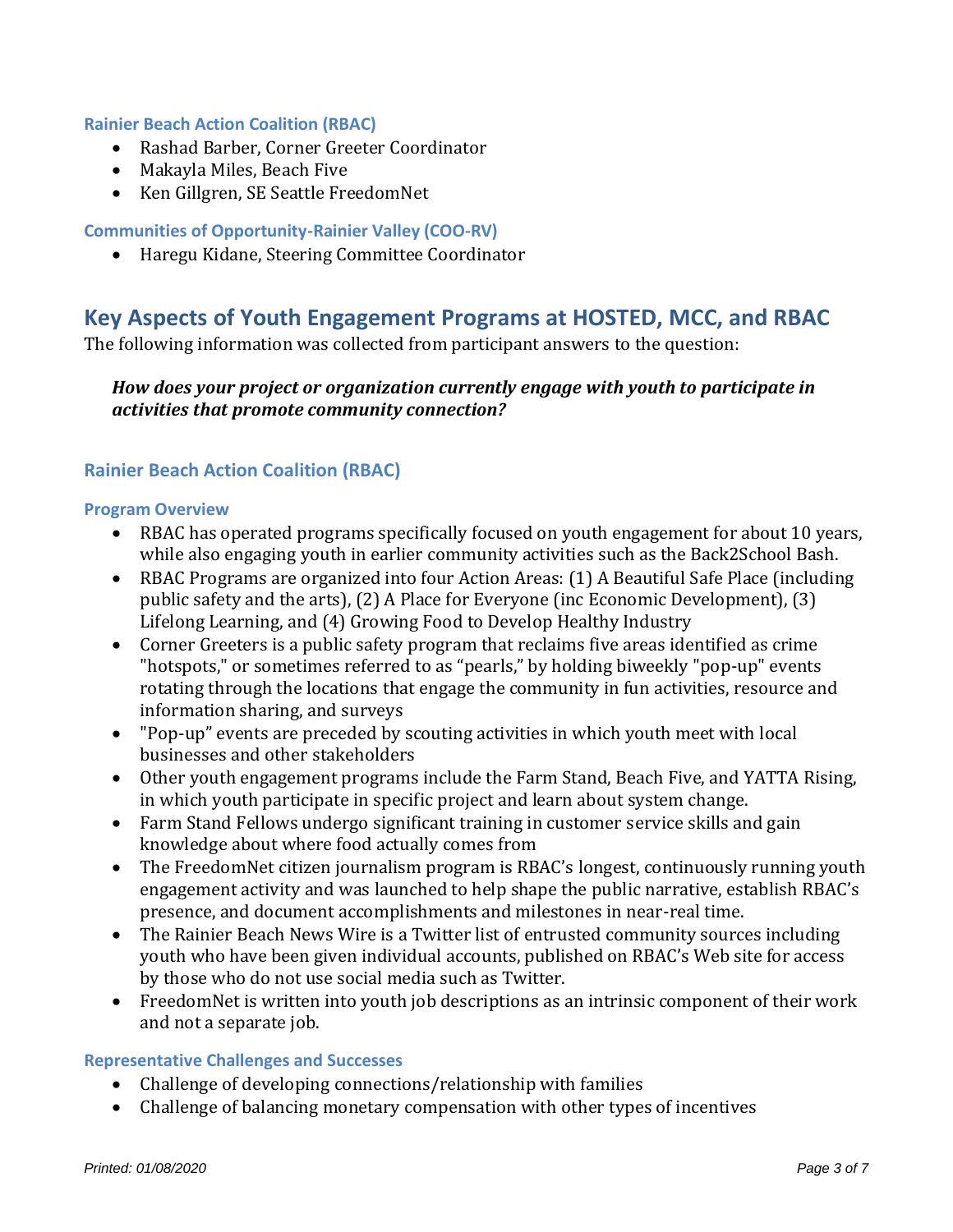• There has been a 30% reduction in crime since the start of the Corner Greeter project under the A Beautiful Safe Place for Youth (ABSPY) initiative, which also includes organizations such as King County Boy's and Girls Club and Safe Passageways

### **Emerging Best Practices**

- Youth engagement in establishing processes and owning the work
- Incorporating scouting, or onsite conversations with local businesses, the week before a "pop-up" event.
- Developing a pathway for continuing to develop more focused skills for youth aging out of a program.
- Everyone trained in a standard set of skills, such as citizen journalism, with assignments rotated weekly to maintain the freshness of near-real-time documentation and constantly build capacity for expansion
- Youth mentors/program coordinators
- "Business" social media accounts with built-in safeguards
- Community-based, youth-driven "credentialing" program for "certifying" youth in a variety of skills that they have identified and are deemed relevant to career development

## **HOSTED**

#### **Program Overview**

- "Place-based" events and physical improvements to reclaim public spaces; staffed by middle school-aged youth from New Holly Youth Leadership and Enrichment Club
- Monthly planning meetings and events that involved youth in environmental improvements and community engagement activities
- Conducting surveys to confirm program directions and priorities
- Engaging youth in deciding fun, community-engaging activities and environmental change priorities

#### **Representative Challenges and Successes**

- Paying youth didn't guarantee they would know what they were doing; called upon adult advisors to serve as guides and mentors during planning and activities. Need more training for adult advisors
- Reported mistrust of youth by elders; having youth and elders engage in positive activities together in public spaces, gaining respect, support and self-confidence
- Coordinating schedules with youth and advisors; youth advisors beginning to step up to assume more responsibility
- Partnering with Enrichment Youth Program lets us leverage their family connections

#### **Emerging Best Practices**

- Base decisions on publicly available data, community input and youth engagement in planning and implementation
- Draw upon partners experience and resources to address specific challenges
- Actively involve youth in improving quality/content of surveys and public materials
- Cross-generational activities, particularly between youth and neighborhood senior citizens
- Job skill preparation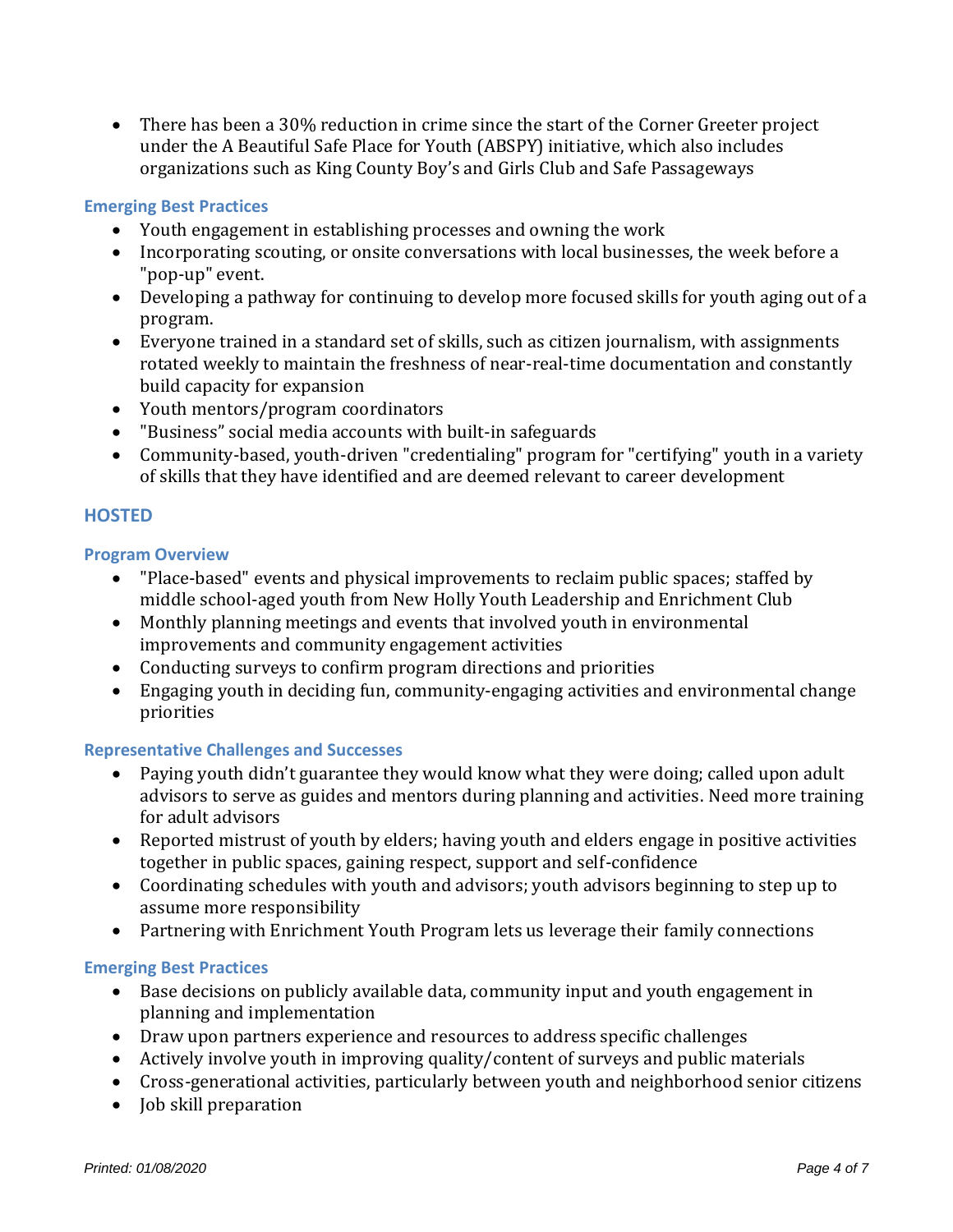• Tried Citizen Journalism but requires more resources to be able to continue and grow

## **New Holly Youth Leadership and Enrichment Club**

#### **Program Overview**

- New Holly Youth Leadership and Enrichment Club serves around 40 youth in two age-level programs, organized by gender at community request; meets weekly
- Funded by parent-led funding effort, Parent C-Design, focused on ensuring youth have positive adults in their lives
- Creating space that encourages youth to speak up
- Program activities include a work component and the youth engagement component with HOSTED
- Limited resources as program under Seattle Housing Authority
- Serving residents of New Holly community
- Staffed by youth engagement specialist, community builder, education engagement specialist, and 10 adult advisors
- Connecting older youth to employment opportunities and assisting with development of life skills, including college applications and preparation
- Provide safe gathering space on Wednesday afternoons, including quarterly events, enrichment experiences, for youth who are not in other organized programs,

### **Representative Challenges and Successes**

- Shifted focus for HOSTED program to middle school youth after discovering that high school youth were already juggling multiple priorities
- Many kids coming from large households with significant family responsibilities; mentors and staff maintain direct contact with families through texting, phone calls, visits

## **Emerging Best Practices**

- Focusing on community building activities and events in their own community; helping to claim and maintain safety of "our space."
- Youth-elder activities, such as manicure sessions, paint and sip, New Year's celebrations
- Modeling Wednesday gatherings after My Sisters Keeper/My Brothers Keeper mentoring programs

## **Multicultural Coalition (MCC)**

#### **Program Overview**

- Working with ethnic/community-based organizations rather than geographic focus
- Every MCC member organization has a youth component
- MCC is focusing on shared programming in two major areas:
	- Youth for Peace, a two-year initiative led by Urban Family, focusing on leadership, civic engagement, championing policies against violence (domestic and street violence); made a presentation at Rainier Beach High School.
	- Career Pathways in four areas, STEM, Aerospace, entrepreneurship and medicine
- Horn of Africa working at South Center on diversion programming, including youth women from New Holly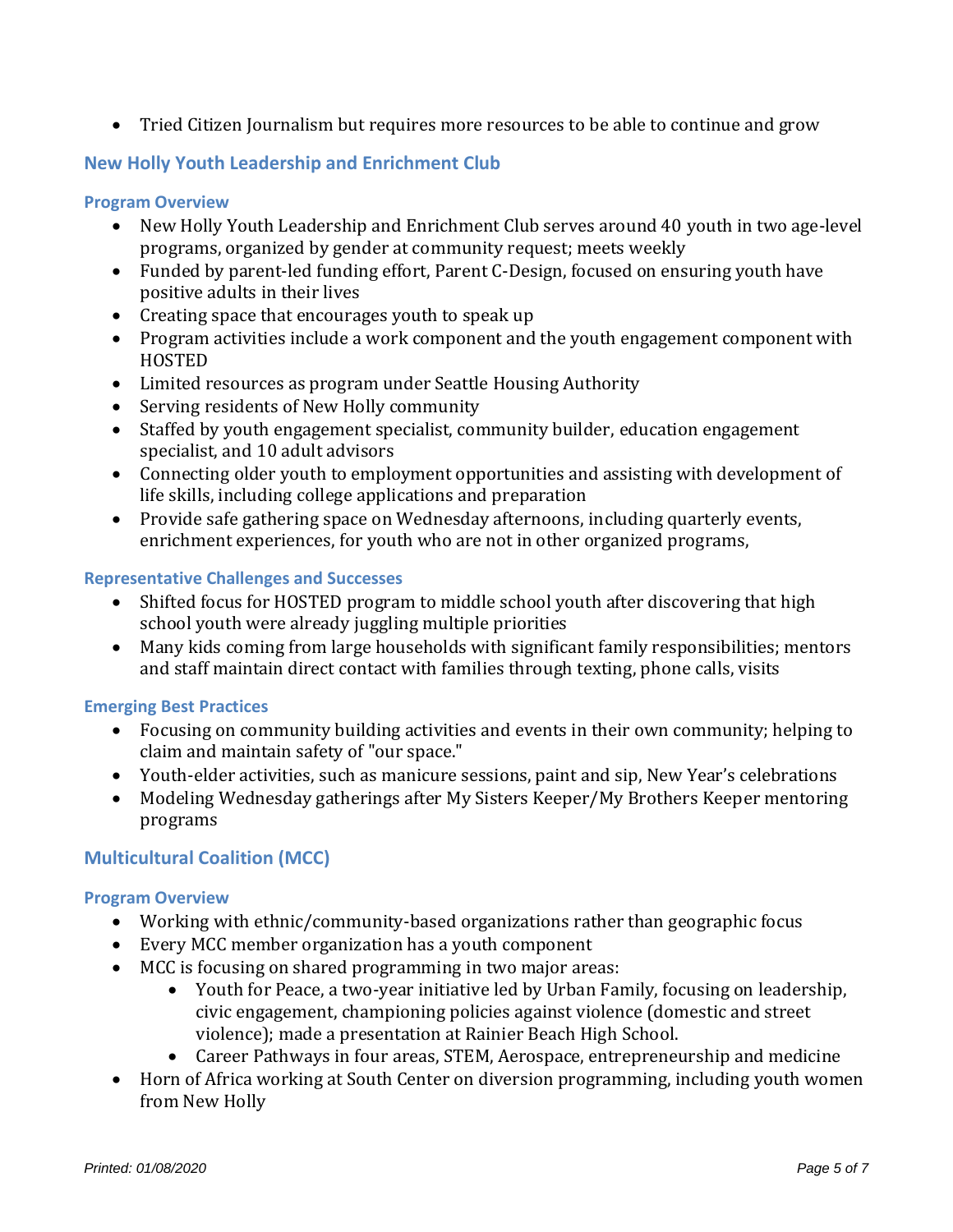- Somali Services has tutoring program, cultural presentations, perform dances, intergenerational.
- Anticipating move into common facility at Othello Square, and therefore emphasizing leadership development

### **Representative Challenges and Successes**

• Parent denial is one of the largest links in diversion programming

#### **Emerging Best Practices**

- Job skill development framework (couldn't always here what Shiku and Asmeret were describing, so please fill this part in, since there was significant interest)
- Intergenerational activities involving youth and elders
- Focusing on cultural traditions and the arts, including public performances
- Peace circles